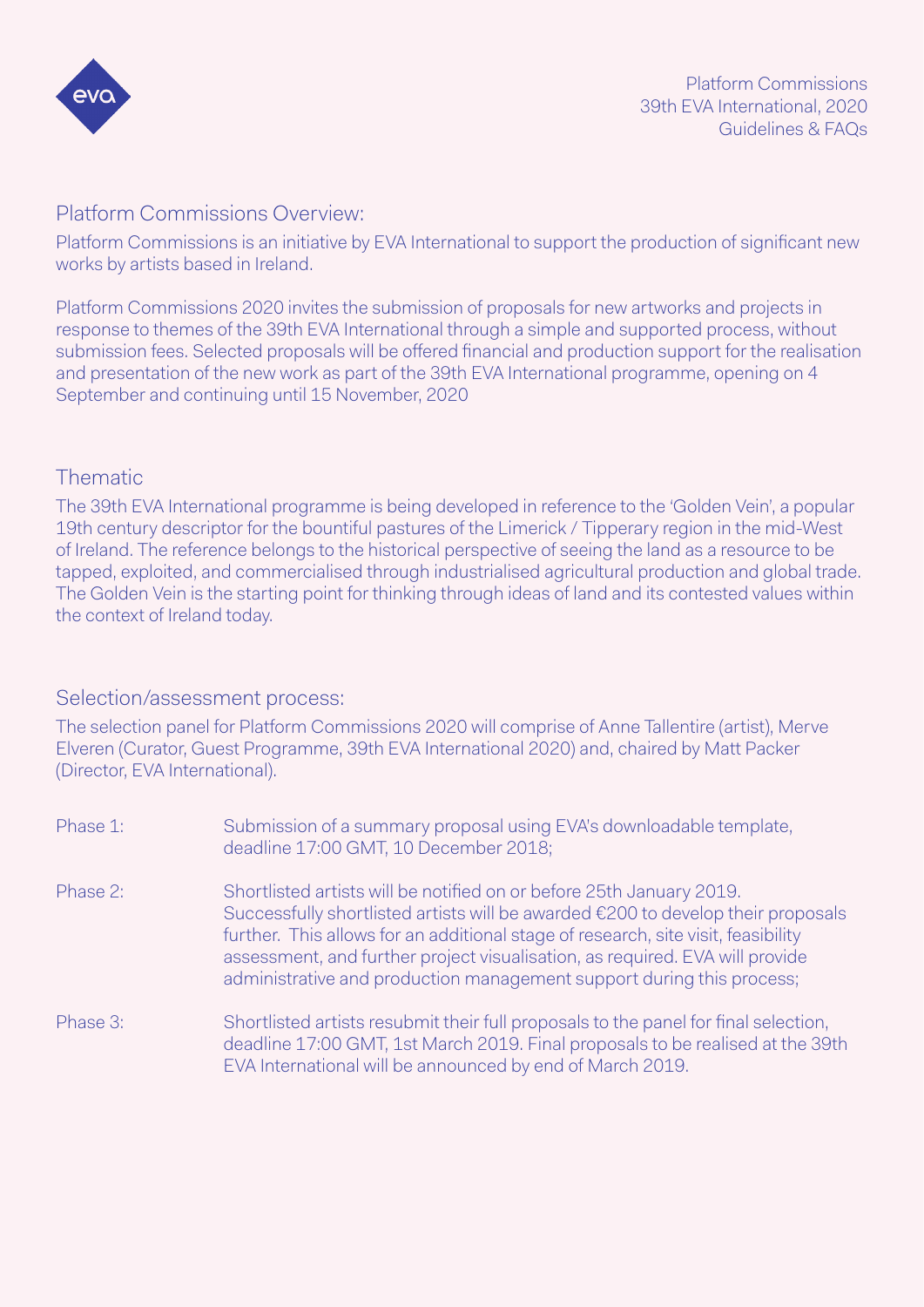

# **Eligibility**

• We will only accept proposals from artists that are currently based in Ireland, or else will be based in Ireland during the development and production process of their project

• Platform Commissions proposals must be for new artwork and projects

## Assessment Criteria

Proposals will be assessed by the panel on the following criteria:

- The ambition and originality of the proposal
- The relationship or contributing relevance to the thematic framework of the 39th EVA International
- The feasibility of the proposal

### Submission guidelines

- Deadline for submission: Monday 10 December 2018, 17:00 GMT
- Please complete and send the Platform Commissions Application Form to [platformcommissions@eva.ie.](mailto:platformcommissions%40eva.ie?subject=Platform%20Commissions%202020) The Application Form is a PDF form with editable text sections. The PDF is best viewed on Preview (Mac) or Acrobat Reader (Mac / PC) (download a free version here: [https://get.adobe.com/reader/\)](https://get.adobe.com/reader/))
- It is optional to include no more than three low resolution images when submitting the application form (total file size: 5MB). The application form and images must be included in the same email
- A maximum of one proposal can be made per individual artist or artist group/collective
- Applications are only accepted digitally by email unless by prior agreement with EVA
- Shortlisted applicants will be advised of requirements for further proposal development upon notification
- If you have any technical problems relating to the submission of a proposal, please contact [info@eva.ie](mailto:info%40eva.ie?subject=)

# Biographies of the Selection Panel

Anne Tallentire is an artist, born in N. Ireland who lives and works in London. In 1999 she represented Ireland at the Venice Biennale and in 2010 IMMA staged a major survey exhibition of her work entitled *This and other Things 1999 – 2010*. She co-organises *Hmn* a quarterly sound test bed centre with writer and curator Chris Fite Wassilak, is a member of Aosdána, Emeritus Professor in Fine Art, at Central Saint Martins, University of the Arts London, where she taught for over two decades years, and is represented by Hollybush Gardens, London.

Merve Elveren is a curator based in Istanbul, Turkey. Elveren was part of the founding team of Research & Programs at contemporary art institution SALT. Independent projects include the co-production of Köken Ergun's film *Ashura* (2013) and Volkan Aslan's solo exhibition *Shoot Me! Don't turn me over!* (Pi Artworks, 2018). Most recently, Elveren initiated an independent group of women art professionals in order to organize temporary exhibitions and public events for the benefit of Women's Library and Information Centre Foundation, founded in 1990. Elveren will curate the Guest Programme of the 39th EVA International, 2020.

Matt Packer is Director / CEO of EVA International